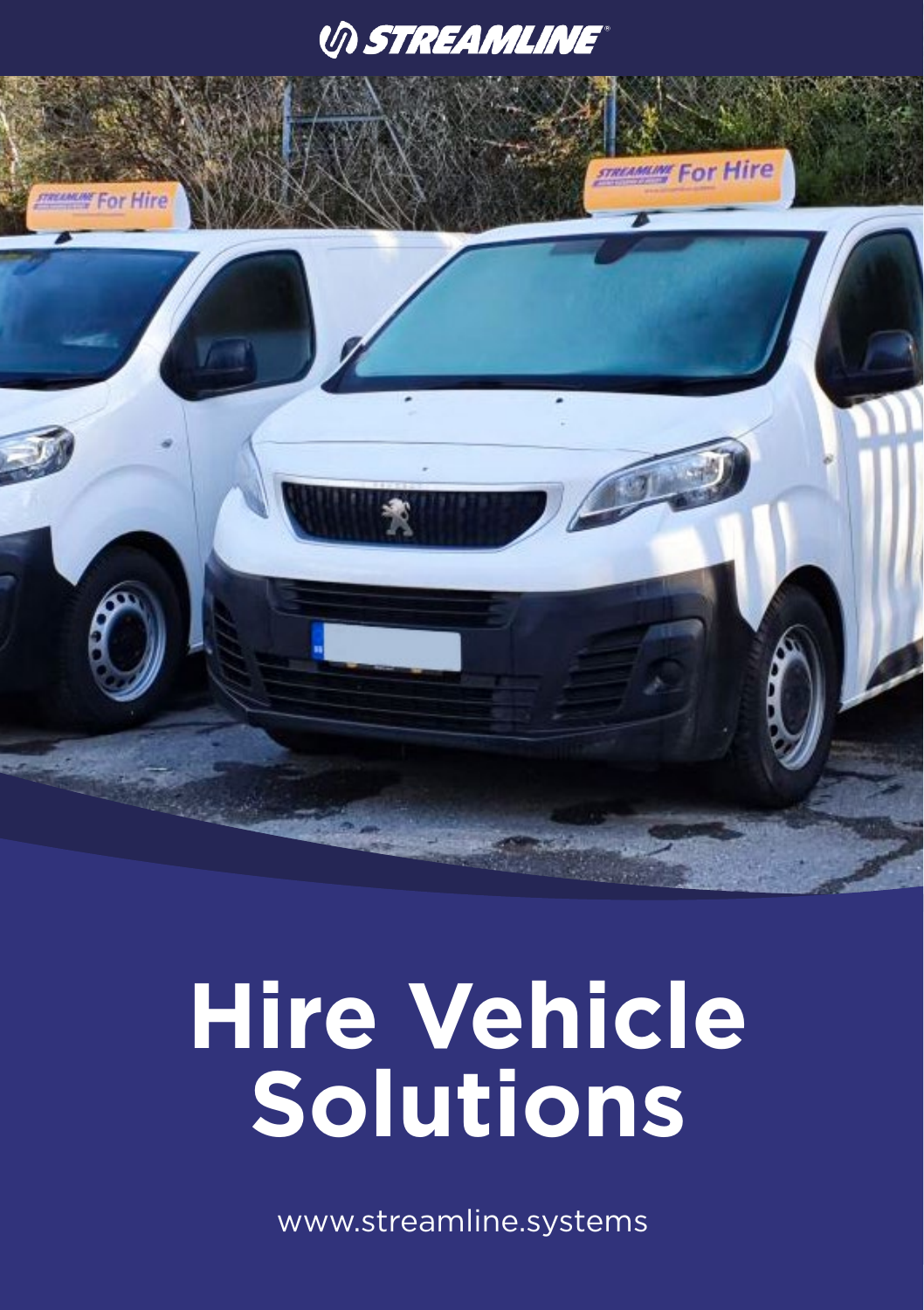## *VI STREAMLINE*





**Call today on +44 (0)1626 830 830** For the latest rates (Minimum hire 1 week)

Not ready to commit to purchasing a fully kitted out window cleaning van? Or perhaps you only require a van for a limited period? Instead of buying a full turn-key package we can offer Vehicle Hire on a short or long-term basis.

We are pleased to be able to offer our Window Cleaning Vans for you to hire if you aren't in a position to purchase, or if you only require a van for a short period of time.

#### **THERE ARE LOTS OF BENEFITS TO VEHICLE HIRE INCLUDING:**

- Having the equipment, you require quickly without a large cash investment.
- Allowing you to keep existing credit lines open.
- You can use other funding for working capital allowing you to maintain a healthy business.
- Fixed payment terms allow for easy budgeting and fixed overheads.
- Pay as you gain the benefit, not before.
- Equipment pays for itself with immediate return on investment.
- Having the equipment, you need, not the equipment your budget limits you to.
- Having total peace of mind knowing you have a full back-up service on all the equipment should things go wrong.

**Please call us to discuss your options and bespoke pricing.**

#### **Hire Prices:**

| <b>MEDIUM VAN</b><br>(2 OPERATIVES) | <b>LARGE VANS</b><br>(2 OPERATIVES) |
|-------------------------------------|-------------------------------------|
| £795.00                             | <b>POA</b>                          |
| £750.00                             | <b>POA</b>                          |
| £725.00                             | <b>POA</b>                          |
| £650.00                             | <b>POA</b>                          |
|                                     |                                     |

Our hire van package includes the latest models (subject to availability) professionally installed with a **STREAMLINE®** water delivery unit with pumps and controllers, metal hose reel with 100m of **STREAMLINE®** Minibore delivery hose, leisure battery and split charge relay system, polyurethane floor coating, pole racks and a bumper port.

Filtration options, water fed poles, water heating systems and other accessories are available for hire at an additional cost.

RFL and vehicle maintenance expenses are included, excluding fuel.

#### **NOT SEEING EXACTLY WHAT YOU REQUIRE?**

We are more than happy to discuss bespoke packages, including size and make of van, types of equipment and accessories, and hire period options. Please get in contact with us if you would like to discuss these options further.

#### **PROVISIONS**

- All figures provided are subject to account approval.
- All amounts quoted are exclusive of VAT which must be added at the going rate.
- The above figures do not include insurance cover on van and/or contents.

A valid insurance certificate must be provided ahead of delivery/ collection of the hire van.